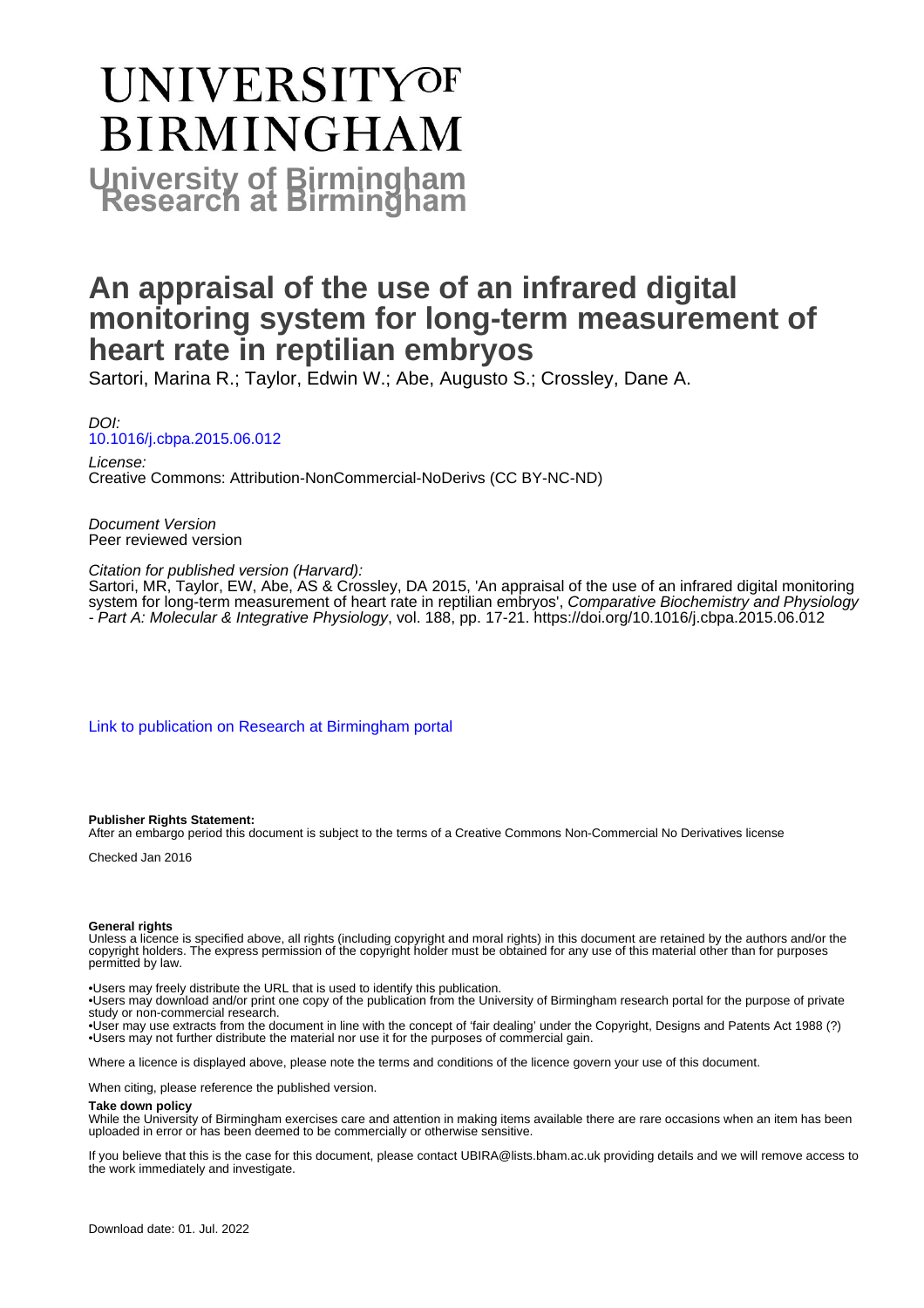### -- -

An appraisal of the use of an infrared digital monitoring system for long-term measurement of heart rate in reptilian embryos

Marina R. Sartori, Edwin W. Taylor, Augusto S. Abe, Dane A. Crossley II

PII: S1095-6433(15)00167-1 DOI: doi: [10.1016/j.cbpa.2015.06.012](http://dx.doi.org/10.1016/j.cbpa.2015.06.012) Reference: CBA 9906

To appear in: *Comparative Biochemistry and Physiology, Part A*

Received date: 20 April 2015 Revised date: 2 June 2015 Accepted date: 4 June 2015



Please cite this article as: Sartori, Marina R., Taylor, Edwin W., Abe, Augusto S., Crossley II, Dane A., An appraisal of the use of an infrared digital monitoring system for long-term measurement of heart rate in reptilian embryos, *Comparative Biochemistry and Physiology, Part A* (2015), doi: [10.1016/j.cbpa.2015.06.012](http://dx.doi.org/10.1016/j.cbpa.2015.06.012)

This is a PDF file of an unedited manuscript that has been accepted for publication. As a service to our customers we are providing this early version of the manuscript. The manuscript will undergo copyediting, typesetting, and review of the resulting proof before it is published in its final form. Please note that during the production process errors may be discovered which could affect the content, and all legal disclaimers that apply to the journal pertain.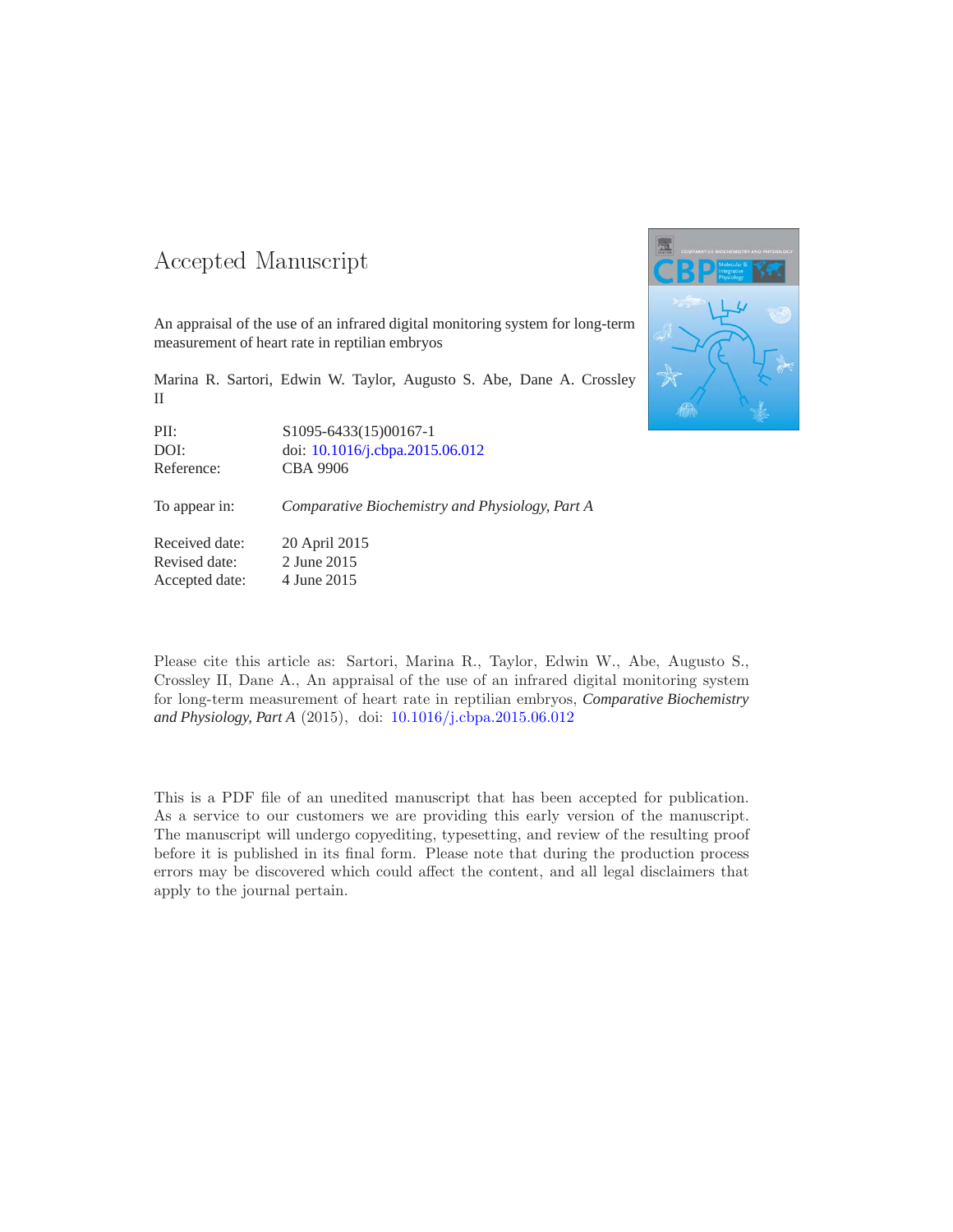**An appraisal of the use of an infrared digital monitoring system for long-term measurement of heart rate in reptilian embryos** 

**Marina R. Sartori<sup>1</sup> , Edwin W. Taylor1, 2 , Augusto S. Abe<sup>1</sup> and Dane A. Crossley II3\***

R. Sartori<sup>1</sup>, Edwin W. Taylor<sup>1,2</sup>, Augusto S. Abe<sup>1</sup> and Dane A<br>
mento de Zoologia, Instituto de Biociências, Universidade Estad<br>
Rio Claro, SP, Brazil; <sup>2</sup>School of Biosciences, University of E<br>
T. UK; Department of Bio <sup>1</sup>Departamento de Zoologia, Instituto de Biociências, Universidade Estadual Paulista, Campus Rio Claro, SP, Brazil; <sup>2</sup>School of Biosciences, University of Birmingham, B15 2TT, UK; Department of Biological Sciences, Developmental Integrative Biology Cluster, University of North Texas, Denton, TX 76203-5017, USA.

### **ms. contains 19 pages, 1 Table and 2 Figures**

# M.R.S is a postgraduate student in the laboratory of A.S.A. and performed the experiments and analyzed the data; D.A.C. initiated the study and supervised the work on turtles; E.W.T. inspected the data and amended the manuscript.

\*Corresponding author:

**Dane A. Crossley II**  Department of Biological Sciences, Developmental Integrative Biology Cluster, University of North Texas, Denton, TX 76203-5017, USA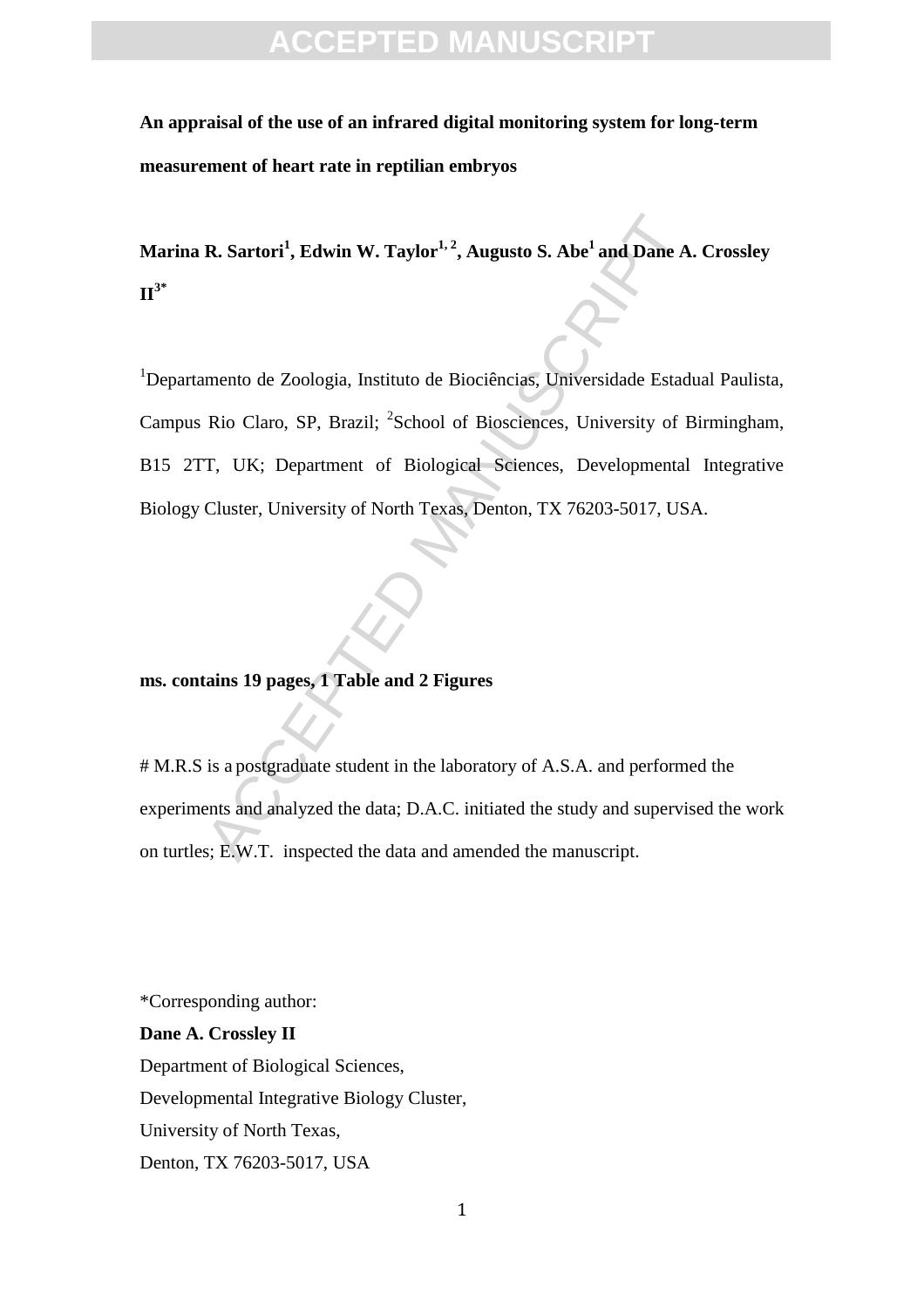### **Abstract**

A must be detection from intact eggs was developed for comm<br>and has since been used in biological research. This device u<br>abling it to detect heartbeats in very early embryos. However, infr<br>of heat and extended enclosure Measurement of heart rate  $(f_H)$  in embryonic reptiles has previously imposed some degree of invasive treatment on the developing embryo. Recently a non-invasive technique of  $f_H$  detection from intact eggs was developed for commercial avian breeders and has since been used in biological research. This device uses infrared light, enabling it to detect heartbeats in very early embryos. However, infrared light is a source of heat and extended enclosure of an egg in the device is likely to affect temperature with consequent effects on physiological processes, including  $f_H$ . We studied the effect of use of the monitor on the temperature of eggs and on  $f_H$  in two species of reptiles, the snapping turtle (*Chelydra serpentina*) and the green iguana (*Iguana iguana*). Egg temperature increased from a room temperature of  $27-28^{\circ}$ C, by 26% in turtles and 14% in iguanas over one hour of enclosure, resulting in an increase in  $f_H$  of 76-81% in turtles and 35-50% iguanas. These effects on  $f_H$  can either be avoided by brief enclosure of each egg in the monitor or measured and accounted for during the design of long-term experiments.

**Key words:** reptiles; embryonic development; heart rate; Buddy<sup>®</sup>; infrared radiation; temperature

### **1. Introduction**

Heart rate  $(f_H)$  during embryonic development has been the most commonly reported cardiovascular variable taken from a wide range of species of reptile, providing basic data regarding the maturation of cardiovascular function (Crossley et al., 2003; Crossley and Burggren, 2009; Eme et al., 2011; Sartori et al., 2015).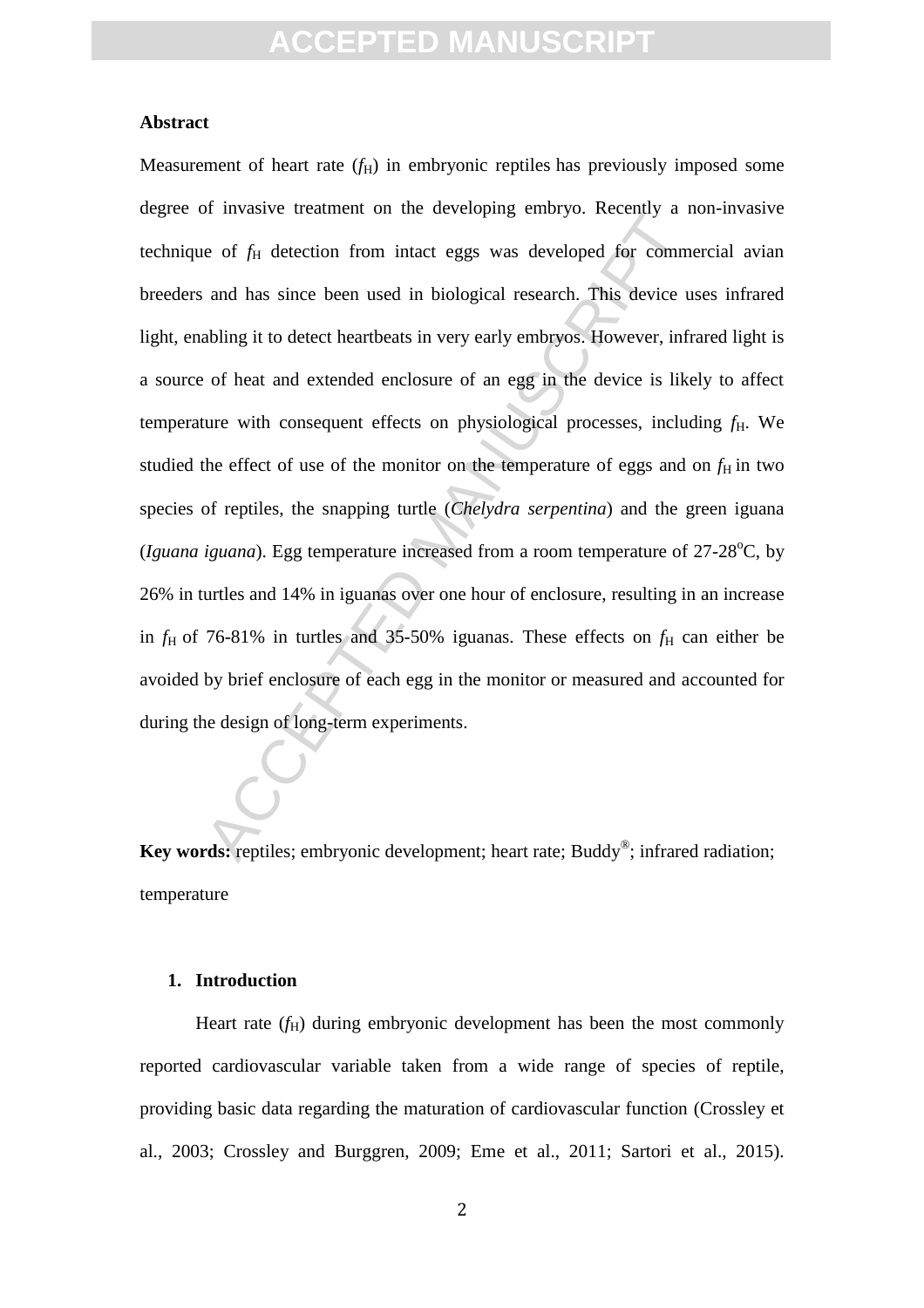the event, 2012, 2016 and 200369, 2019, 106an eventually 7as<br>ppe (Nechaeva et al., 2007; Sartori et al., 2015) or impedance m<br>and Reiber, 1996, Crossley and Burggren, 2009). While these<br>or gathering information regarding Methods to acquire these data include direct measurements of arterial pressure (Crossley et al., 2003; Crossley and Altimiras, 2005; Eme et al., 2011; Alvine et al., 2013; Eme et al., 2013; Eme and Crossley, 2015), visual counting via a dissecting microscope (Nechaeva et al., 2007; Sartori et al., 2015) or impedance measurements (Bichard and Reiber, 1996, Crossley and Burggren, 2009). While these methods are useful for gathering information regarding maturation of the cardiovascular system they require some degree of invasive instrumentation, possibly disturbing and most often terminating embryogenesis for the individual embryo. Recent longitudinal studies of  $f_H$  prior to hatching in embryos of several species of lizards and turtles have utilized a noninvasive method for monitoring  $f<sub>H</sub>$  using the transmittance or reflectance of infrared light from a digital egg monitoring system (Buddy®, Avitronics, Truro, UK). Publications using this system include: Lierz et al., 2006; Radder and Shine, 2006; Du and Shine, 2008; Du et al., 2009; Du and Shine, 2010; Du et al., 2010a; Du et al., 2010b; Du et al., 2010c; Du et al., 2010d; Du et al., 2011; McGlashan et al., 2012; Spencer, 2012; Angilletta et al., 2013; Aubret, 2013; Loudon et al., 2013; Zhao et al., 2013; Sartori et al, 2015. Infrared radiation (IRR) is an important source of heat (Herschel, 1801: Seigel et al., 2001) and devices emitting IRR are commonly used as a deliberate heating source. If the IRR emitted by the Buddy<sup>®</sup> system significantly alters the thermal environment of the egg it is likely to affect physiological processes, including  $f_{\rm H}$ . Thus, there is clearly the potential for reporting unreliable data on progressive changes in  $f_H$  using this system. However, the potential heating effect of infrared light on the thermal status of reptilian eggs was not overtly considered in previous studies and has yet to be determined.

This investigation set out to characterize the changes in heart rate in the embryonic snapping turtle (*Chelydra serpentina*) and green iguana (*Iguana iguana*),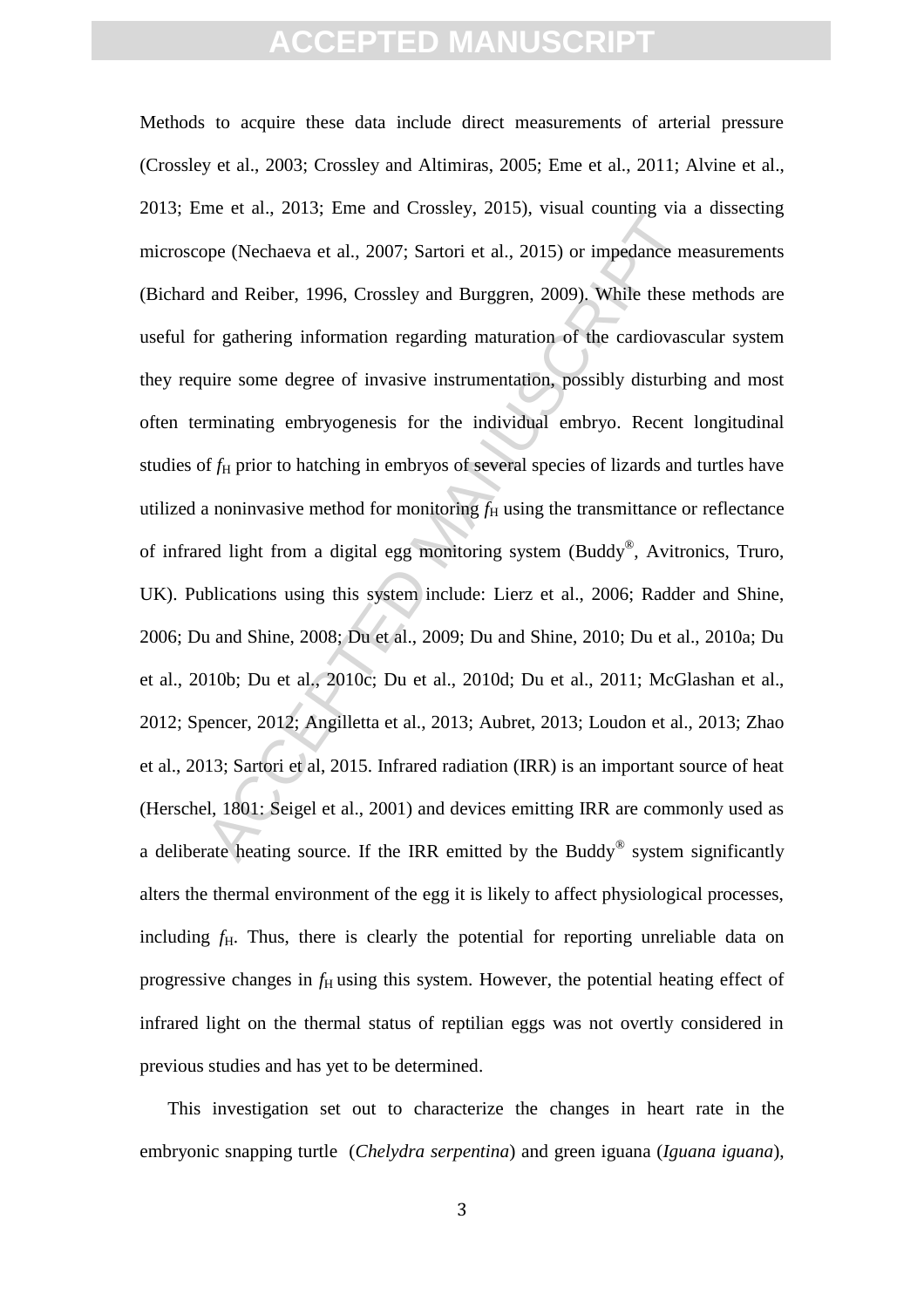when exposed to IRR. The snapping turtle represents one of the most extensively studied reptiles during embryonic development, allowing cross study and method comparisons within a species. We hypothesized that the infrared detection method would heat the turtle egg resulting in an elevation in heart rate. To test this hypothesis we studied embryonic snapping turtles at 70% and 90% of incubation and green iguanas from 30% of incubation until close to hatching. The eggs of green iguanas increase in mass during development (Sartori et al, 2015), possibly affecting their response to any heating effect from the infrared monitor.

### **2. Material and Methods**

### *2.1 Experimental animals*

Example the time and the appearance that the intrace decessed the time of the analytical entire and the eigenvalue of the eigenvalue of the eigenvalue of the eigenvalue of the eigenvalue of the eigenvalue of the eigenvalue *Snapping turtle:* On June 2013 eggs from snapping turtles, *Chelydra serpentina* were collected in northwestern Minnesota (Minnesota Department of Natural Resources Permit No. 18337 to DAC) and transported to the Biology Department at the University of North Texas, Denton, USA, where the experiments were performed. Upon arrival, eggs were numbered, weighed and placed in plastic boxes (volume approximately 3 litres) containing vermiculite mixed with water in a 1:1 ratio by mass. Water content of vermiculite was maintained by weighing boxes twice weekly and adding water as needed. The boxes were set in plastic Ziploc bags supplied with normoxic air  $(21\% \text{ O}_2)$  bubbled through water to maintain both oxygen and water saturation at adequate levels. The bags were maintained in incubators set to 30°C. Six eggs from different clutches were taken from incubators at each 70% and 90% of incubation time and weighed before assigned to the experiments.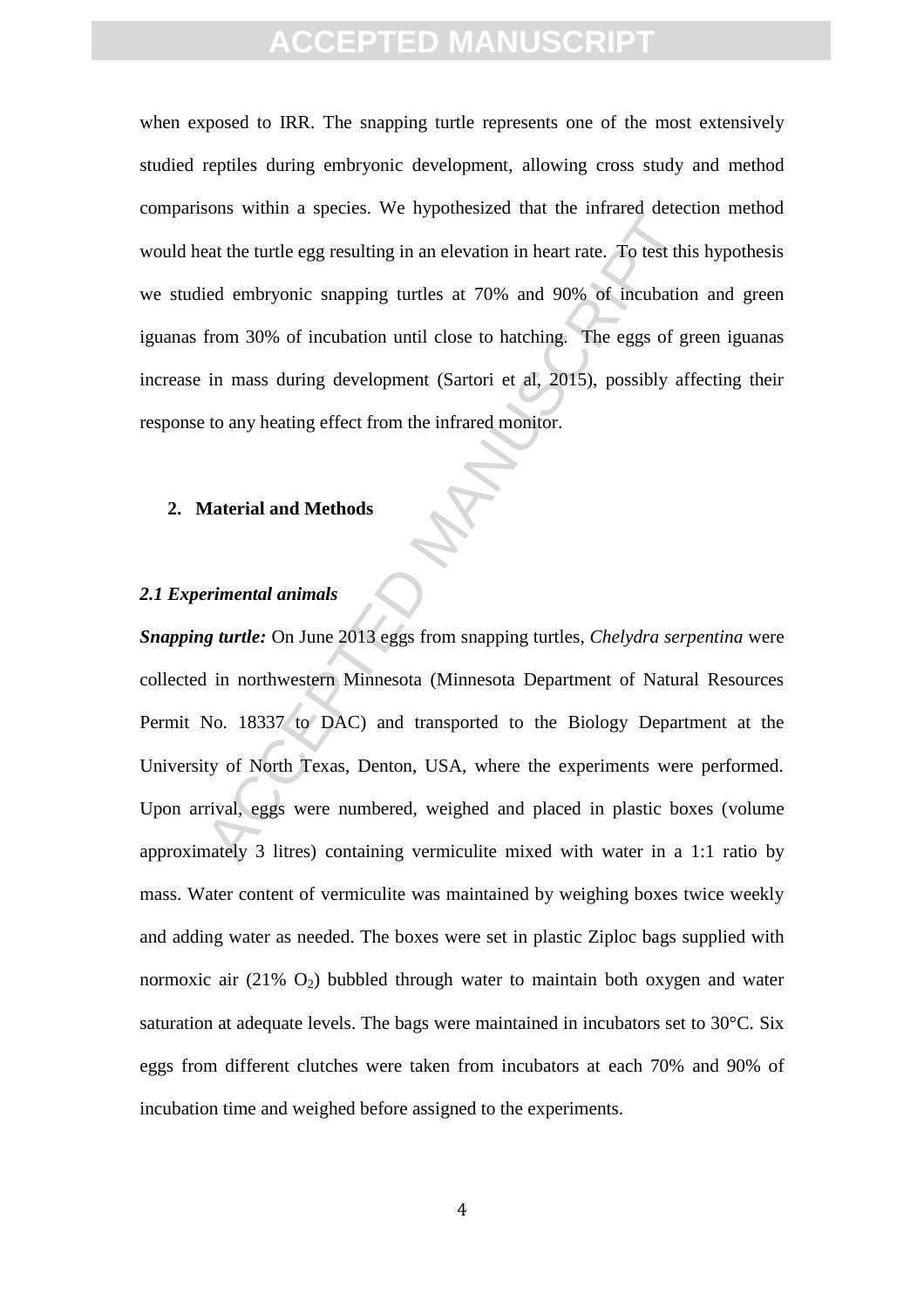at the electromagnetic program operating at the electromated program.<br>
A, São Paulo State University (UNESP), Rio Claro, SP, Brazil.<br>
and immediately placed in trays (38 x 28.5 x 6.5 cm) conta<br>
1 vermiculite held at a con *Green iguana:* Freshly laid eggs of green iguana, *Iguana iguana* were collected during the months of September and October of 2013 from captive gravid females that were part of the breeding program operating at the Jacarezário, Departamento de Zoologia, São Paulo State University (UNESP), Rio Claro, SP, Brazil. Eggs were weighed and immediately placed in trays (38 x 28.5 x 6.5 cm) containing water saturated vermiculite held at a constant temperature of  $30\pm0.5^{\circ}$ C in incubators (Eletrolab, EL101/3, SP, Brazil). All eggs were examined daily for signs of mortality and the vermiculite sprayed with dechlorinated tap water to maintain humidity high. Six eggs were selected from different clutches at the developmental times of: 30%, 50%, 70%, 90% and just prior to hatching.

2.2 **Instrumentation:** Experiments were performed according to approved animal The study utilized a digital egg monitor (Buddy® System, Avitronics, Truro, UK) that records  $f<sub>H</sub>$  non-invasively by detecting movement via infrared sensors, and amplifies the resulting signal, enabling recordings to be obtained from early embryos. The digital egg monitors used in this study were customized by the manufacturers to provide an analog output signal via a BNC connector that was digitally transformed using a data acquisition system (PowerLab; ADInstruments, Bella Vista, NSW, Australia).

For temperature measurement, both snapping turtle and green iguana eggs were weighed and candled to detect a place for insertion of a thermocouple through the eggshell that avoided direct contact with the embryo or yolk. A patch of 1 cm<sup>2</sup> of latex glove was attached to the eggshell using cyanoacrylate glue (Loctite, USA). The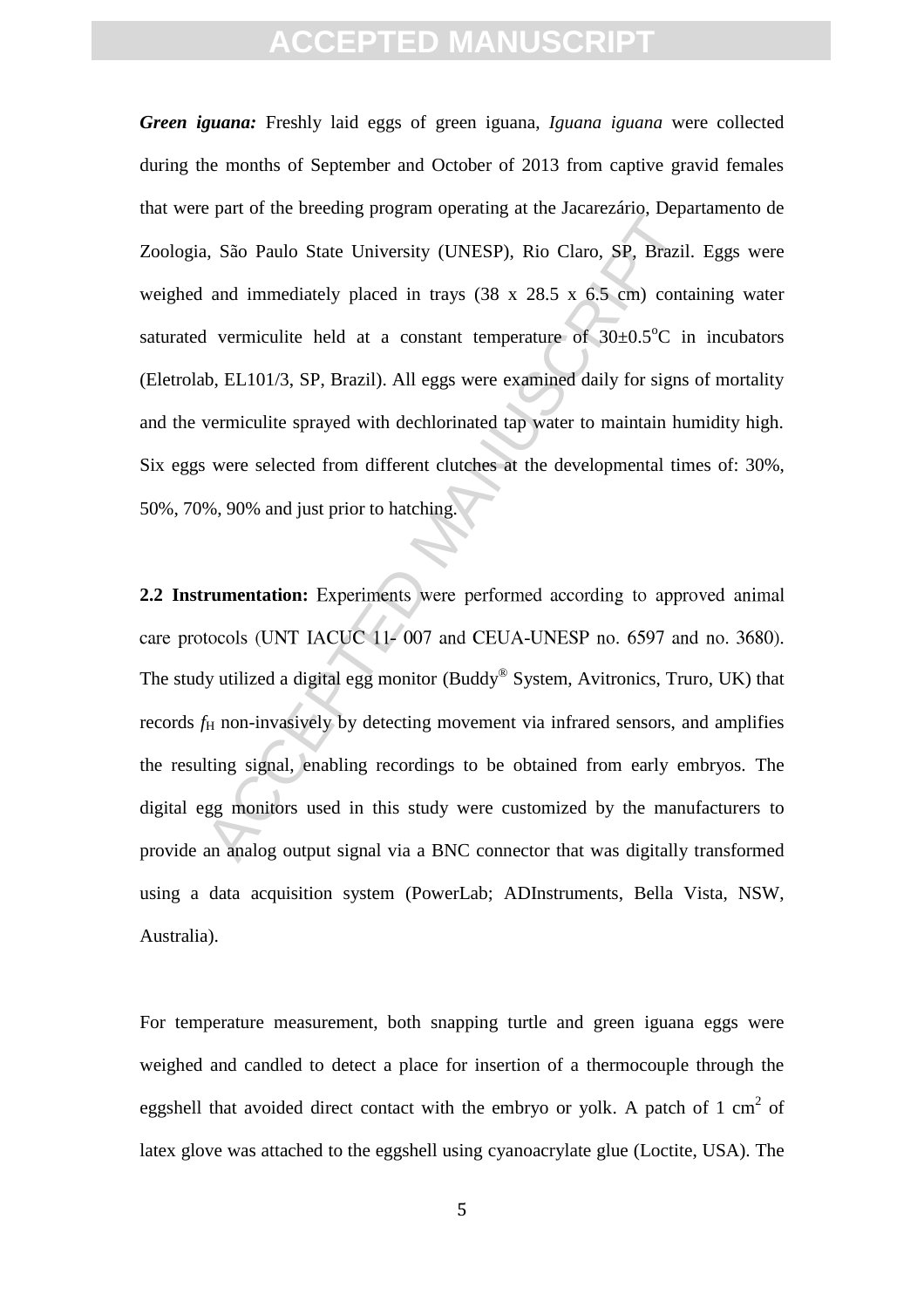Accordingly that the Buddy® chamber which was housed in a constant<br>ced in the Buddy® chamber which was housed in a constant<br>(EGC, OH, USA/Caltech EIP-010, PE, Brazil) held at 30±0.5°C<br>strument was closed following the man eggshell was then punctured, through this patch, with a 26-gauge needle, and a flexible implantable thermocouple probe (BAT-4, Physitemp Instruments, NJ, USA or T-type, ADInstruments) was inserted approximately 5 mm into the egg. Eggs were then placed in the Buddy® chamber which was housed in a constant temperature chamber (EGC, OH, USA/Caltech EIP-010, PE, Brazil) held at 30±0.5°C and the lid of the instrument was closed following the manufacturers directions for use. Iguana eggs were surrounded by a ring of wet gauze in order to minimize evaporative water loss. The signal outputs from the egg monitors and from the thermocouples in the eggs and in the environmental chambers were relayed to the data acquisition system, (ADInstruments, PowerLab), and recorded simultaneously and continuously via LabChart software (ADInstruments, Bella Vista, NSW, Australia). Recordings were closely monitored and conducted until no major changes in temperature were detected, after a minimum of two hours. Egg temperature and  $f<sub>H</sub>$  were collected every 10 minutes from the recordings for statistical determination of the time elapsed until stabilization of egg temperature and relationships between temperature and  $f<sub>H</sub>$  (Table 1). Temperature coefficients  $(Q_{10})$  were calculated according to the following equation:

$$
Q10 = \left(\frac{R2}{R1}\right)^{\frac{10}{T2-T}}
$$

### **2.3 Statistical analysis**

Egg mass, initial and final temperatures ( $T_{min}$  and  $T_{max}$  respectively) and initial and final  $f_H$  (I $f_H$  and F $f_H$ , respectively) were tested within turtles with paired T-test and within iguanas with one-way ANOVA. A repeated measures ANOVA with time as the independent factor and temperature as the dependent factor was used to detect the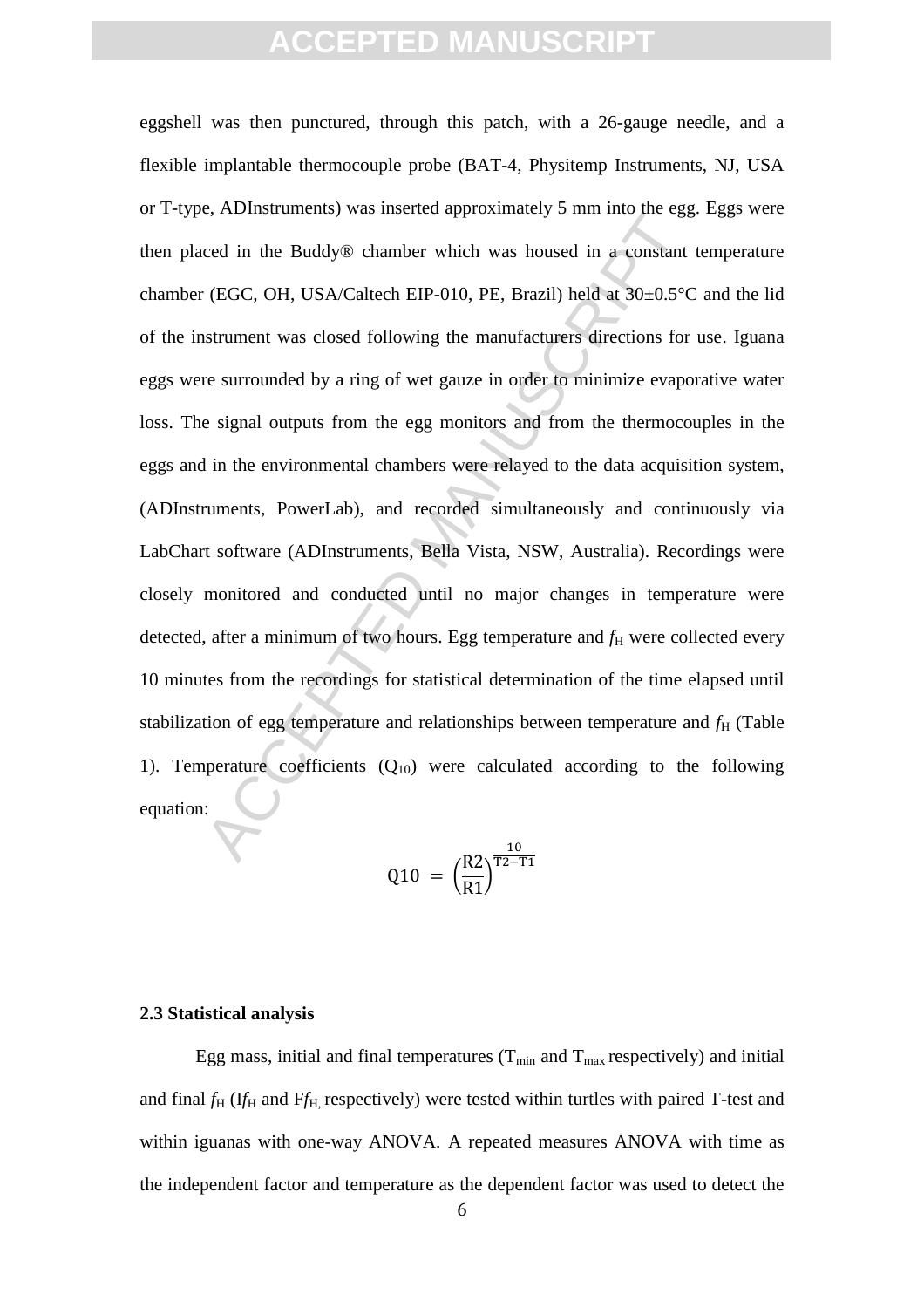point of stabilization of egg temperature. A post hoc Student-Newman-Keuls test was used to identify possible significant differences between the incubation groups. Linear regression analysis was performed with changes in egg temperature (independent variable) and  $f$ H (dependent variable) at each point of incubation period. Tests for snapping turtle data were performed with the STATISTICA version 12 software package and for iguana data with SigmaPlot version 10.0. Significance was attributed at a level of 95% confidence. Data are presented as mean  $\pm$  SEM.

#### **3. Results**

Eggs left inside the Buddy® warmed with time until they had reached a stable temperature, which was approximately 34°C in snapping turtle embryos (Fig. 1A) and to 32°C in green iguana (Fig. 1B). A summary of the data for each species and developmental group is detailed on Table 1.

An alternative what variable) at each point of incubation period and  $f_H$  (dependent variable) at each point of incubation period is turtle data were performed with the STATISTICA version and for iguana data with SigmaPlo In the turtle egg mass increased from  $12.0 \pm 0.8$ g at 70% incubation to 12.9±0.3g at 90% incubation, an increase of 7.5%. Temperature stabilization occurred 40 minutes after the egg monitor was turned on at 70% incubation and 50 minutes at 90%. The mean temperature recorded after a period of 140 minutes was 34.0±0.1°C  $(n = 6)$  at 70% and 34.0±0.2°C  $(n = 6)$  at 90%. The increasing temperature had a direct effect upon  $f_H$ . At 70% mean  $f_H$  increased from 55 $\pm 1$  (beat  $\cdot$  min<sup>-1</sup>) to 96 $\pm 3$ (beat  $\cdot$  min<sup>-1</sup>), which represents a 76% increase. At 90% mean  $f_H$  increased from 45 $\pm$ 3 (beat  $\cdot$  min<sup>-1</sup>) to 85 $\pm$ 1 (beat  $\cdot$  min<sup>-1</sup>), representing 89% increase. Initial and final  $f_H$  of turtles were lower at 90% of incubation when compared to values at 70% incubation (Table I). Calculated temperature coefficients  $(Q_{10})$  were 2.4 and 2.5 for 70% and 90%, respectively. A linear relationship between  $f<sub>H</sub>$  and temperature of turtle eggs was strongly supported by data analysis at both 70% incubation ( $R = 0.90$ ;  $R^2 = 0.82$ ;  $P <$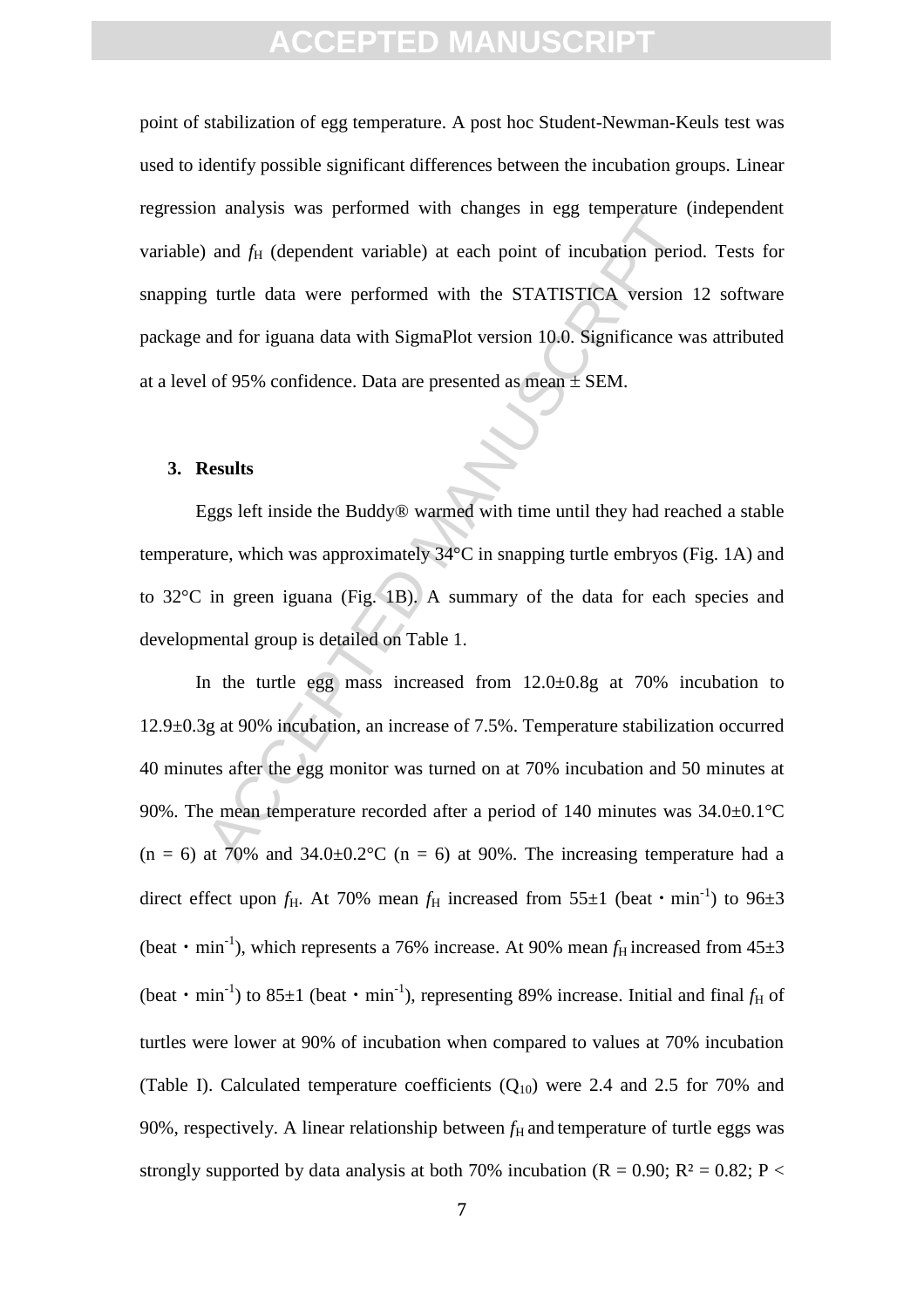0.001) and at 90% incubation (R = 0.84; R<sup>2</sup> = 0.70; P < 0.001) (Fig. 2A).  $f_H$  increased according to the following equations:

70%: 
$$
f_{\text{H}} = 6.4 \text{ T} - 123.7
$$
  
90%:  $f_{\text{H}} = 6.5 \text{ T} - 131.3$ 

70%:  $f_{\text{H}} = 6.4 \text{ T} \cdot 123.7$ <br>90%:  $f_{\text{H}} = 6.5 \text{ T} \cdot 131.3$ <br>90%:  $f_{\text{H}} = 6.5 \text{ T} \cdot 131.3$ <br>1 m the green iguana egg mass increased from 22.7±1.8g at 30% is<br>1 mmediately prior to hatching at 100% incubation, an inc In the green iguana egg mass increased from  $22.7 \pm 1.8$ g at 30% incubation to 33.8±0.1g immediately prior to hatching at 100% incubation, an increase of almost 50%. The increase in egg size was statistically different from initial values at 70% 90% and 100% of incubation (Table I). Data on egg temperatures and  $f_H$  for each of the embryonic periods tested are provided in Table 1. Temperature stabilized after 60 min at 30%, 50% and 90% of incubation, after 70 min at 70% and after 80 min at 100% incubation (Fig. 1B). As the resultant mean values of  $f_H$  with time were statistically similar we have reported the combined data. The combined mean temperature after stabilization for all periods of incubation was 31.9±0.1°C. Temperature affected  $f_H$  directly. The overall mean combined  $f_H$  increased from  $73\pm1$ to  $105 \pm 2$ (beat • min<sup>-1</sup>), representing an average increase of 44% (range of 35-50%). The combined temperature coefficient  $(Q_{10})$  was calculated as 2.8. The linear regression of the combined data for all periods of incubation tested indicates a positive linear relationship between  $f_H$  and temperature (R = 0.80; R<sup>2</sup> = 0.65; P < 0.001) (Fig. 2B) that follows the equation:

$$
f_{\rm H} = 7.9 \text{ T} - 150.0
$$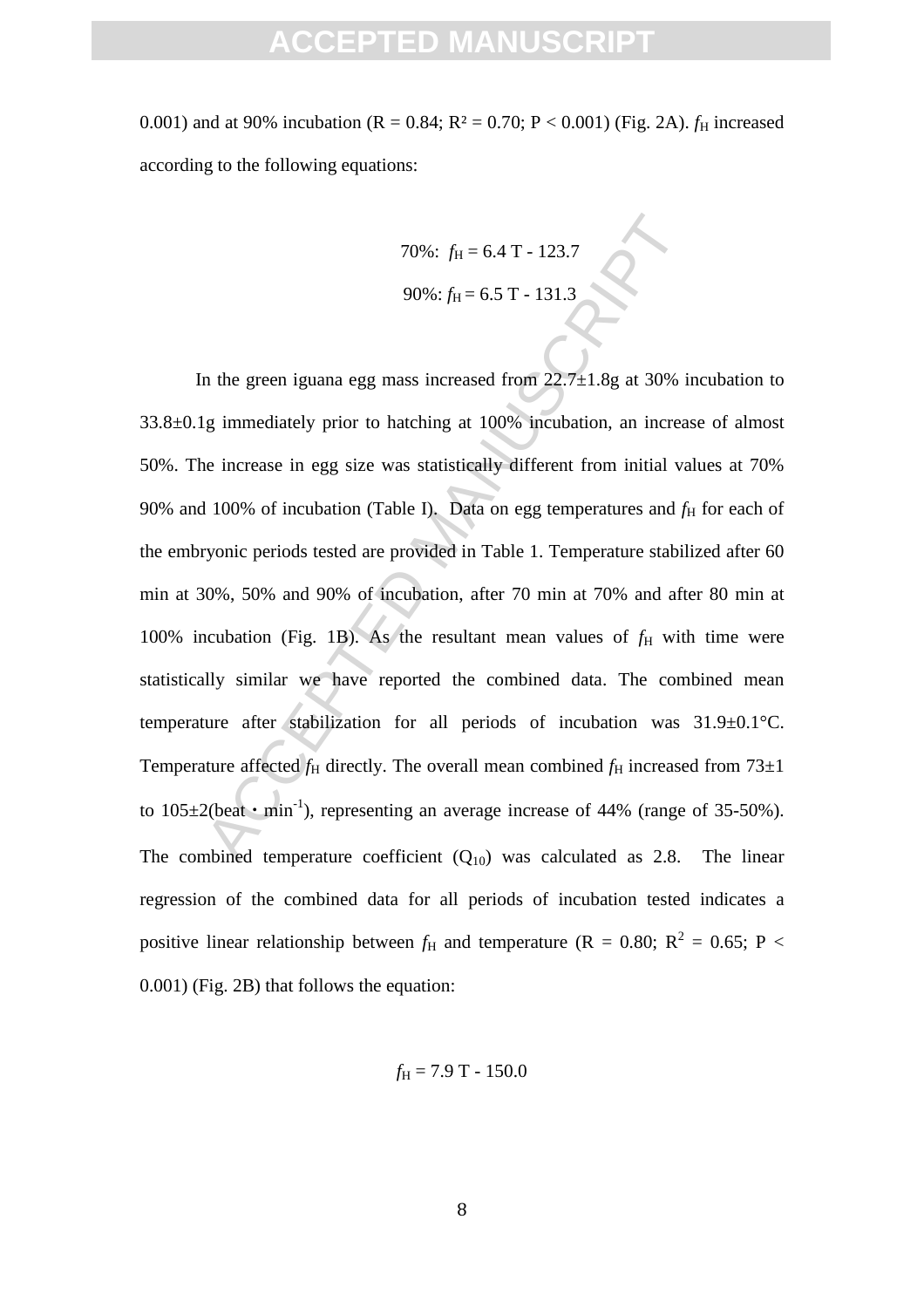#### **4. Discussion**

EVALUATE: The state of the state of the state of the state of the state of the state of the state digital orld. Using infrared transmitters and sensors it is capable of am ascular signal" of an embryo within the egg by as The Buddy $^{\circledR}$  monitor is a very effective non-invasive system for documenting embryonic viability, apparently delivering everything that the company (Avitronics, Truro, UK) describes on its web site. They state that it is the first digital egg monitor in the world. Using infrared transmitters and sensors it is capable of amplifying the "cardiovascular signal" of an embryo within the egg by as much as 20,000 times, allowing detection of the heartbeat of the embryo as early as 5 days after incubation has started. The monitor gives a digital read out of  $f<sub>H</sub>$  onto a small screen. As such it gives the bird breeder "warming knowledge that everything is fine" with their valuable embryos. The company cautions that eggs may cool after removal from the nest and in a trial run they recorded  $f_H$  within the Buddy<sup>®</sup> as reducing from 260 to 190 (beat  $\cdot$  min<sup>-1</sup>) within 5 minutes. What they do not mention is the physical warming effect of the Buddy<sup>®</sup> upon the eggs that we illustrate above. This will, of course, not be a problem for the bird breeder who merely wants to check the vitality of the egg by briefly placing it in the monitor. Neither is it a problem with the bulk of the experimental biologists that have checked embryo  $f<sub>H</sub>$  from time-to-time by briefly placing them in the monitor. However, long-term measurements intended to establish how *f*<sub>H</sub> changes during development in a given species must account for and document the heating effects of the system. In our studies these effects were observed during the first hour of enclosure within the Buddy® system. Turtle eggs warmed from  $27^{\circ}$ C to  $34^{\circ}$ C, causing an increase in  $f_H$  of about 80%. This relatively large warming effect may relate to the size of the eggs and the fact that they were placed directly in the monitor, with no protection against desiccation. Iguana eggs warmed from room temperature of 28<sup>o</sup>C with a  $f_H$  of around 73 (beats min<sup>-1</sup>) up to a stabilized rate of about 105 (beat  $\cdot$  min<sup>-1</sup>) at a temperature of 32°C, taking between 60 and 80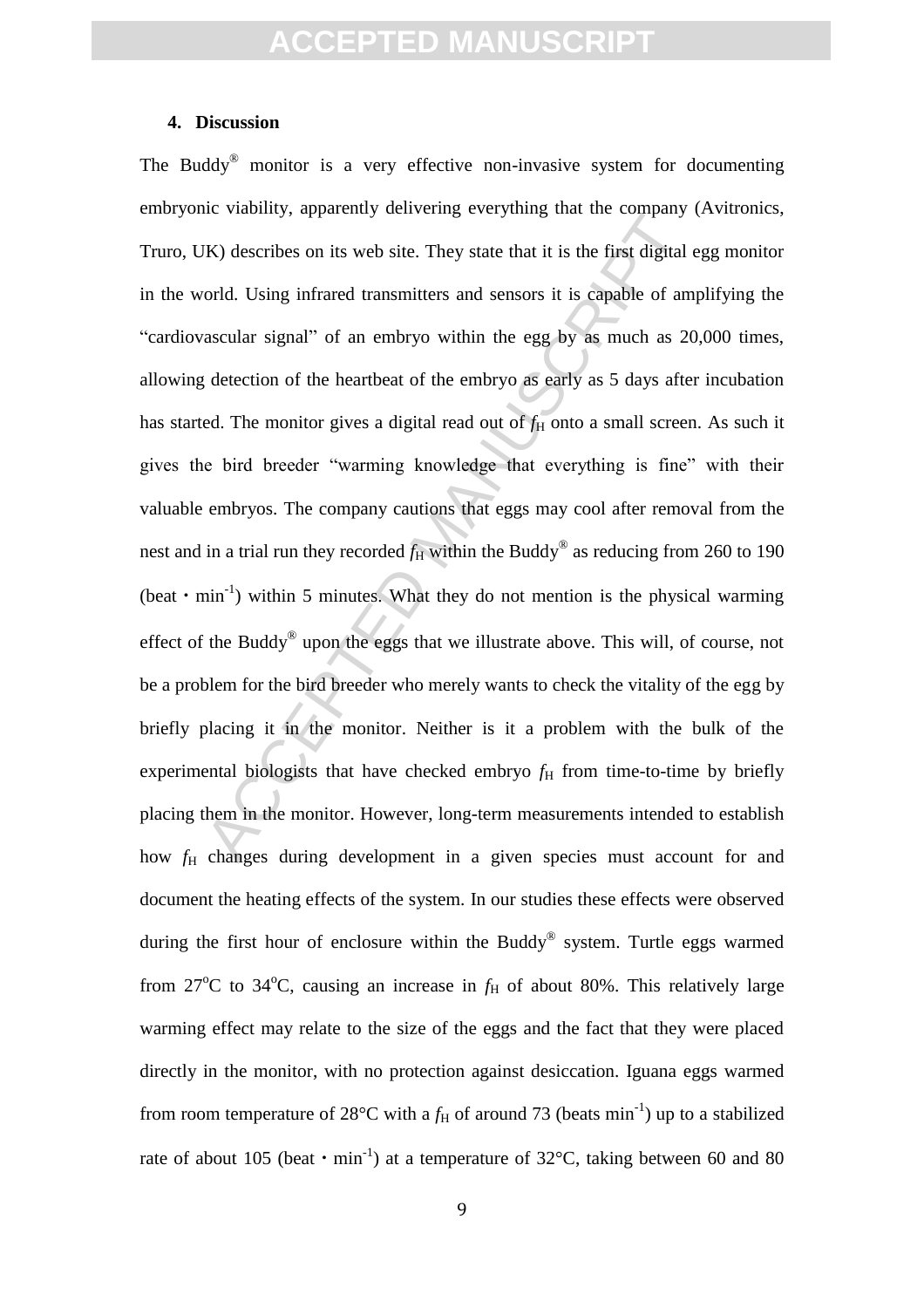by a not galaxi recented anticulated in the sales incrementation inter-<br>peratures indicated an apparent trend for smaller eggs to warm<br>ubation turtle egg weighing around 12 g took half the time<br>on iguana egg at around 34 min to stabalize. This reduced warming effect may again relate to the relative size of the eggs and to the fact that they were protected against desiccation by being encircled by a wet gauze. Recorded differences in the stabilization times of iguana incubation iguana egg at around 34 g to stabilize. When we measured some eggs with the lid of the Buddy<sup>®</sup> held open the temperature of the eggs remained below 30 $^{\circ}$ C, with the heart beating at around  $75$  (beats  $min^{-1}$ ), despite being held in an incubator set at 30°C. Clearly, any investigation of long-term changes in  $f_H$  using enclosure of eggs within the Buddy® system must account for the warming effect. In most other studies using the Buddy<sup>®</sup> system (see Introduction)  $f_H$  was measured by brief enclosure of the egg in the monitor. For example, Du and Shine (2008) enclosed each egg for 2 min. However, McGlashan et al, (2012) when exploring the phenomenon of synchronous hatching in turtle embryos, subjected batches of eggs to different temperatures for 7 days then combined them at a set temperature or at a complex series of fluctuating temperatures and measuring outcome as hatching times and posthatching development and growth. Metabolic compensation by embryos was measured as rate of carbon dioxide production and heart rate. To measure heart rate individual eggs were enclosed in a Buddy® egg monitor and a digital camera was used to record heart rate at 5 min intervals over 30 min with  $f<sub>H</sub>$  taken as the average over this period. If the egg remained in the monitor throughout the 30 min period then it would have been subject to a similar heating effect to that recorded from turtle eggs in the present investigation. For eggs held at  $26^{\circ}$ C the warming effect may have raised temperature to 31<sup>o</sup>C. This implies that  $f<sub>H</sub>$  was not measured under a steady-state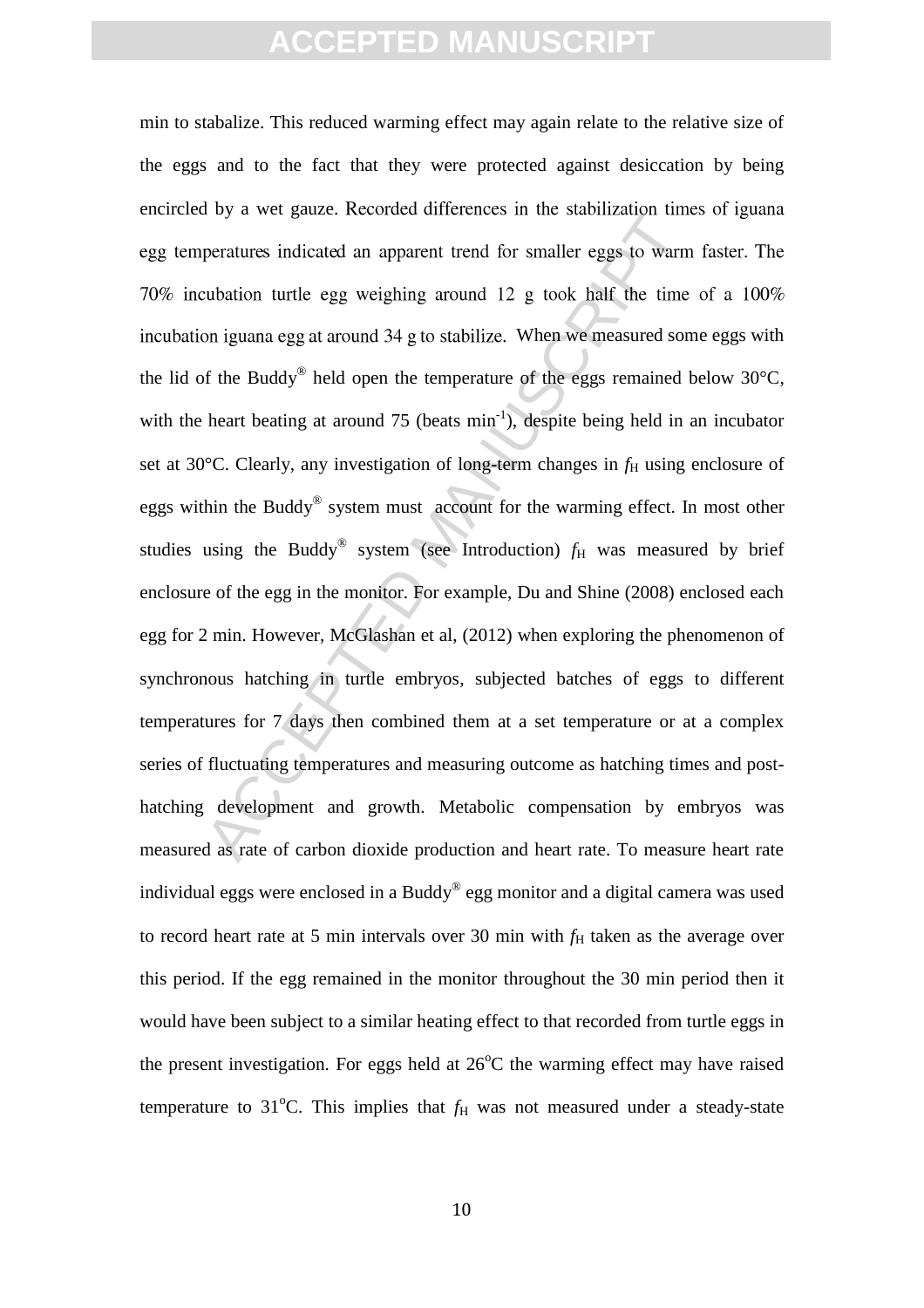regime and, assuming a Q<sup>10</sup> of 2, it will have increased up to 37% during the time of measurement.

### **5. Conclusion**

Conclusion<br>
Mologonary digital egg monitoring system provides a convenient and hige<br>
for the non-invasive monitoring of  $f_H$  in very young bird en<br>
measurements in reptiles it has to be noted that the infrared sen<br>
effect The Buddy® digital egg monitoring system provides a convenient and highly reliable technique for the non-invasive monitoring of  $f<sub>H</sub>$  in very young bird embryos. For long-term measurements in reptiles it has to be noted that the infrared sensors cause a heating effect, which can have significant effects upon  $f<sub>H</sub>$ . This effect may be a particular problem when studying relatively small eggs as they may heat more rapidly. The heating effect should always be measured and taken into account in the design of experiments and analysis of data or avoided by placing each egg in the monitor for brief periods, which is the intended primary use of the instrument.

### Acknowledgements

We would like to thank the following agencies for financial support of the researchers A.S.A./E.W.T. (FAPESP 2012/06938-8); A.S.A./M.R.S. (FAPESP 2012/16537- 0); and D.A.C. (National Science Foundation IOS-0845741).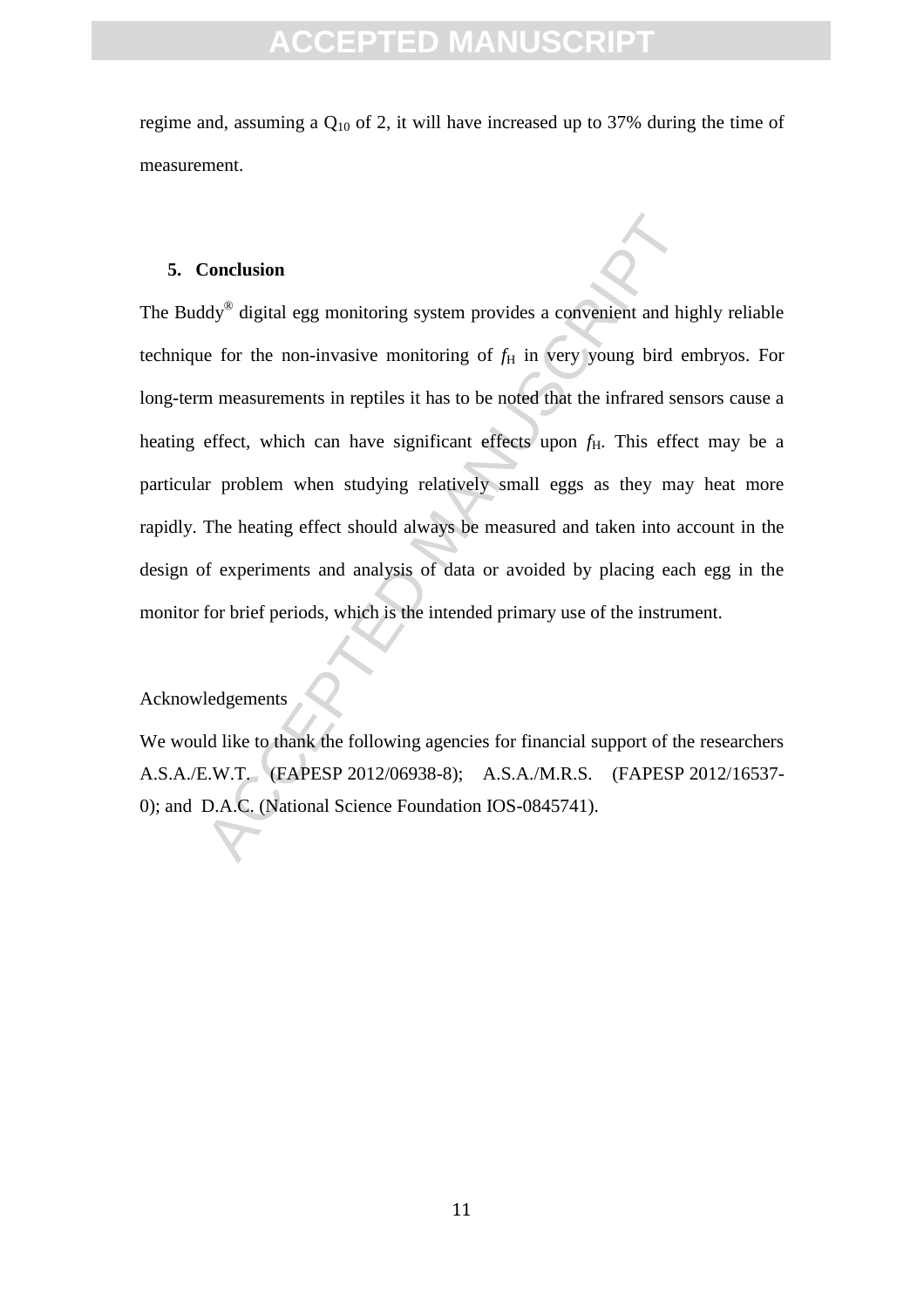# **CCEPTED MANUS**

### **Reference list**

- Alvine, T., Rhen, T. and Crossley II, D.A., 2013. Temperature-dependent sex determination modulates cardiovascular maturation in embryonic snapping turtles, *Chelydra serpentina.* J. Exp. Biol. 216(5), 751-758.
- Manuscal metastase cando ascenar metastacis in emisyon<br>urtles, *Chelydra serpentina*. J. Exp. Biol. 216(5), 751-758,<br>ta Jr, M.J., Zelic, M. H., Adrian, G. J., Hulirman, A. M. and S.<br>013. Heat tolerance during embryonic dev Angilletta Jr, M.J., Zelic, M. H., Adrian, G. J., Hulirman, A. M. and Smith, C. D., 2013. Heat tolerance during embryonic development has not diverged among populations of a widespread species (*Sceloporus undulatus*). Conservation Physiology, 1, 1-9.
- Aubret, F., 2013. Heart rates increase after hatching in two species of natricine snakes. Sci. Rep. 3, 3384.
- Birchard, G.F. and Reiber, C.L., 1996. Heart rate during development in the turtle embryo: effect of temperature. J. Comp. Physiol. B166 (8), 461-466.
- Crossley, D.A., Hicks, J.W. and Altimiras, J., 2003. Ontogeny of baroreflex control in the American alligator *Alligator mississippiensis*. J. Exp. Biol. 206, 2895- 2902.
- 
- Crossley D.A. and Burggren W.W., 2009. Development of cardiac form and function in ectothermic sauropsids. J. Morphol. 270 (11), 1400-1412.
- Du, W. G. and Shine R., 2008. The influence of hydric environments during egg incubation on embryonic heart rates and offspring phenotypes in a scincid lizard (*Lampropholis guichenoti*). Comp. Biochem. Physiol. A, 151, 102–107.
- Du, W. G., Radder, R.S., Sun, B. and Shine, R., 2009. Determinants of incubation period: do reptilian embryos hatch after a fixed total number of heart beats? J.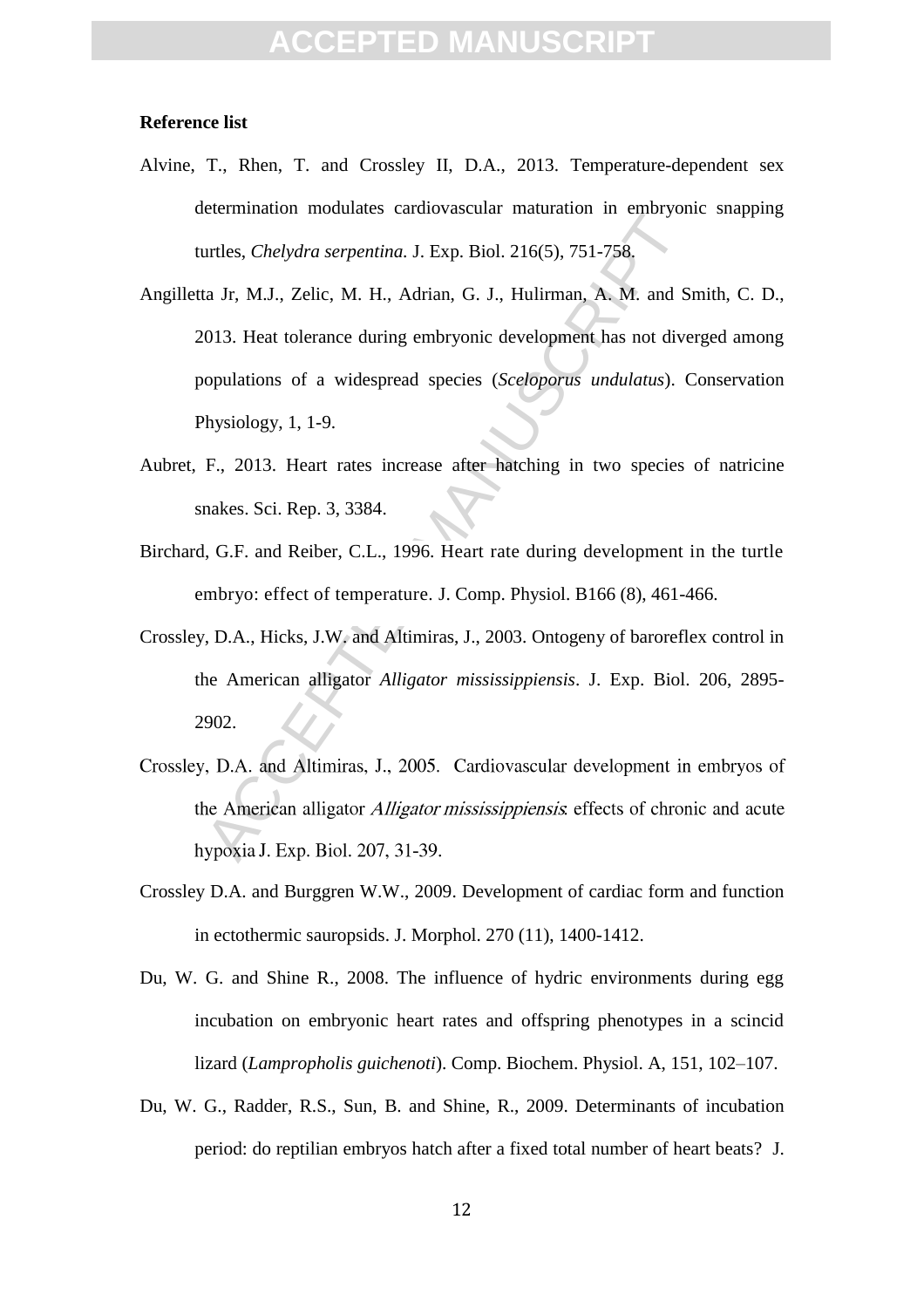Exp. Biol., 212, 1302-1306.

- Du, W. G. and Shine, R., 2010. Why do the eggs of lizards (*Bassiana duperreyi*: Scincidae) hatch sooner if incubated at fluctuating rather than constant temperatures? Biol. J. Linn. Soc., 101, 642–650.
- Du, W. G., Thompson, M. B. and Shine, R. 2010a. Facultative cardiac responses to regional hypoxia in lizard embryos. Comp. Biochem. Physiol. A 156, 491– 494.
- Emperatures? Biol. J. Linn. Soc., 101, 642–650.<br>
G., Thompson, M. B. and Shine, R. 2010a. Facultative cardiac is<br>
egional hypoxia in lizard embryos. Comp. Biochem, Physiol. 4<br>
94.<br>
G., Warner, D. A., Langkilde, T., Robbins Du, W. G., Warner, D. A., Langkilde, T., Robbins, T. and Shine, R., 2010b. The physiological basis of geographic variation in rates of embryonic development within a widespread lizard species. The American Naturalist, 176 (4), 522- 528.
- Du, W. G., Zhao, B. and Shine, R., 2010c. Embryos in the fast lane: high-temperature heart rates of turtles decline after hatching. PLoS ONE, 5 (3).
- Du W-G, Ye H, Zhao B, Warner DA, Shine, R., 2010d. Thermal acclimation of heart rates in reptilian embryos. PLoS ONE, 5 (12).
- Du W-G, Ye H, Zhao B, Pizzatto L, Ji X, et al., 2011. Patterns of interspecific variation in the heart rates of embryonic reptiles. *PLoS ONE*, 6 (12).
- cardiovascular reflex loop in embryonic American alligator (Alligator mississippiensis). J. Comp. Physiol. B 181 (7), 981-990.
- Eme, J., Rhen, T., Tate, K.B., Gruchalla, K., Kohl, Z.F., Slay, C.E., Crossley II, D.A., 2013. Plasticity of cardiovascular function in snapping turtle embryos (*Chelydra serpentina*): Chronic hypoxia alters autonomic regulation and gene expression. Am. J. Physiol.: Regulatory, Integrative, and Comparative Physiology, 304, R966-R979.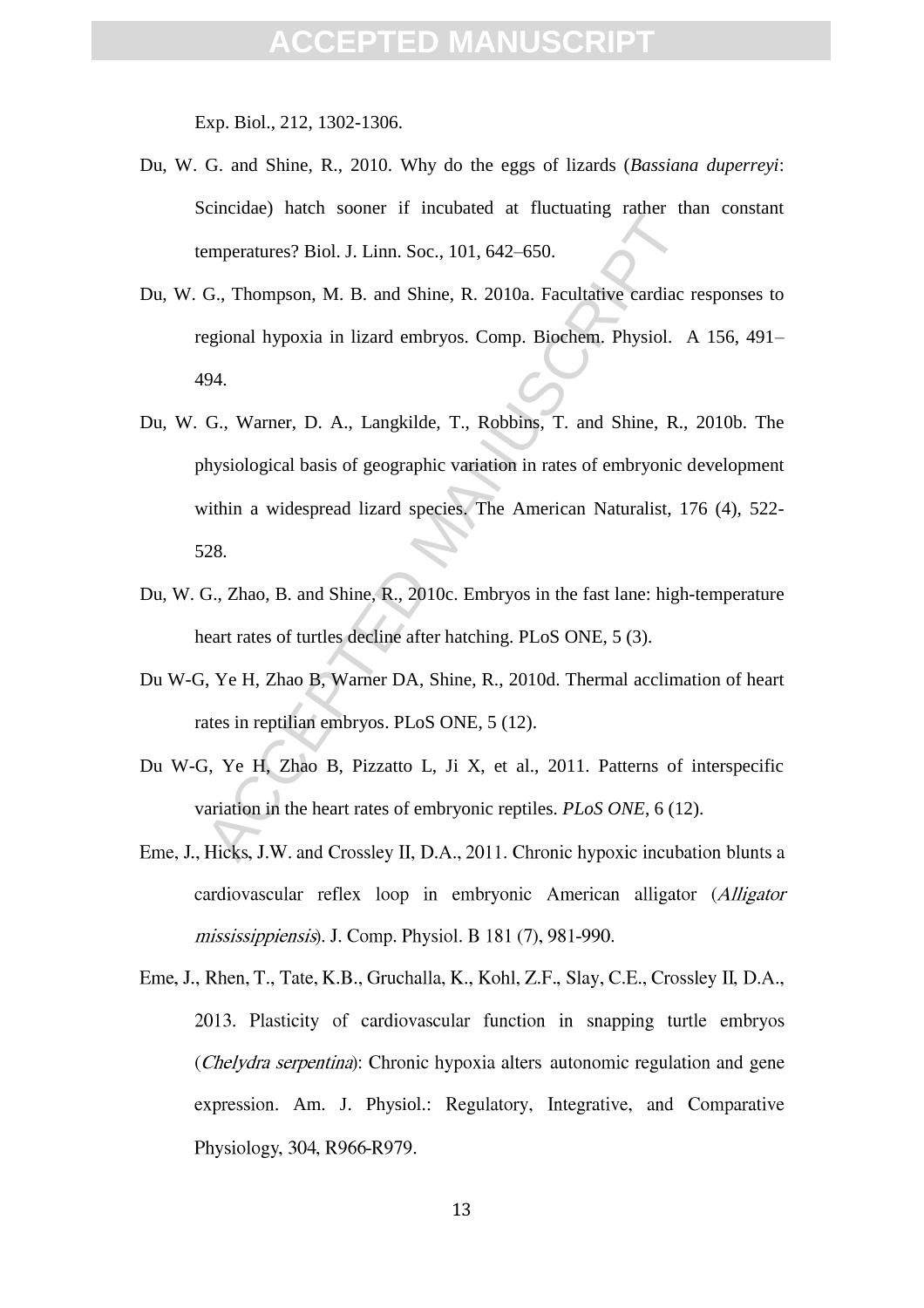- Eme, J., and Crossley II, D.A., 2015. Short Communication: Chronic hypercapnic incubation increases relative organ growth and reduces blood pressure of embryonic American alligator (*Alligator mississippiensis*). Comp. Biochem. Physiol. A, 182, 53-57.
- metrical angular (metrical metrics), complete the solid physiol. A, 182, 53-57.<br>
I, W., 1801. Observations tending to investigate the nature of<br>
rder to find the causes or symptoms of its variable emission of light<br>
with r Herschel, W., 1801. Observations tending to investigate the nature of the Sun, in order to find the causes or symptoms of its variable emission of light and heat; with remarks on the use that may possibly be drawn from solar observations. Phil. Trans. R. Soc. Lond. 91, 265–318.
- Lierz, M. Gooss, O. and Hafez, H.M., 2006. Noninvasive heart rate measurement using a digital egg monitor in chicken and turkey embryos. J. Avian Med. Surg*.*, 20 (3), 141-146.
- Loudon, F.K., Spencer, R.J., Strassmeyer, A. and Harland, K., 2013. Metabolic circadian rhythms in embryonic turtles. Int. Comp. Biol., 53 (1), 175–182.
- McGlashan, J.K., Spencer, R.J. and Old, J.M., 2012. Embryonic communication in the nest: metabolic responses of reptilian embryos to developmental rates of siblings. Proc. R. Soc. B 279, 1709–1715.
- Nechaeva, M.V., Vladimirova, I.G. Alekseeva, T.A., 2007. Oxygen consumption as related to the development of the extraembryonic membranes and cardiovascular system in the European pond turtle (*Emys orbicularis*) embryogenesis. Comp. Biochem. Physiol. A 148 (3), 599-610.
- Radder, R. and Shine, R., 2006. Thermally induced torpor in fullterm lizard embryos synchronizes hatching with ambient conditions. Biol. Lett. 2, 415-416.
- Siegel, J.R., Howell, R. and Howell, J.R., 2001. Thermal radiation heat transfer. New York: Taylor & Francis, Inc.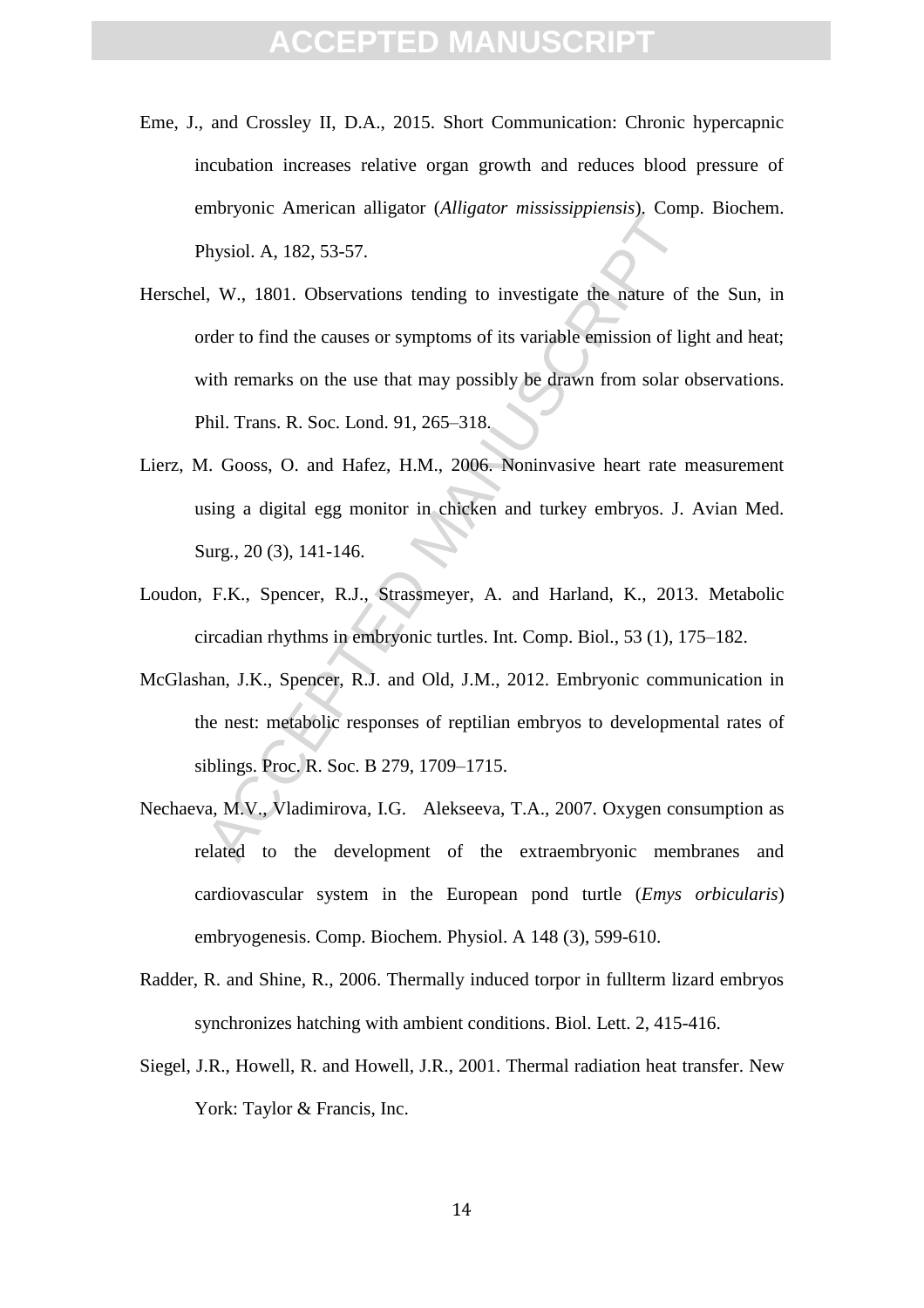- Sartori, M.R., Leite, C.A.C., Abe, A.S., Crossley II, D.A. and Taylor, E.W. 2015. The progressive onset of cholinergic and adrenergic control of heart rate during
- Spencer, R.J., 2012. Embryonic heart rate and hatching behavior of a solitary nesting turtle. J. Zool. 287, 169–174.
- Zhao, B., Chen, Y., Wang, Y., Ding, P. and Du, W.G., 2013. Does the hydric environment affect the incubation of small rigid-shelled turtle eggs? Comp. Biochem. Physiol. A 164, 66–70.

development in the green iguana, *Iguana iguana*. Comp. Biochem. Physiol. A, in review.<br>
I, R.J., 2012. Embryonic heart rate and hatching behavior of a solitary nesting<br>
turtle. J. Zool. 287, 169–174.<br>
B., Chen, Y., Wang,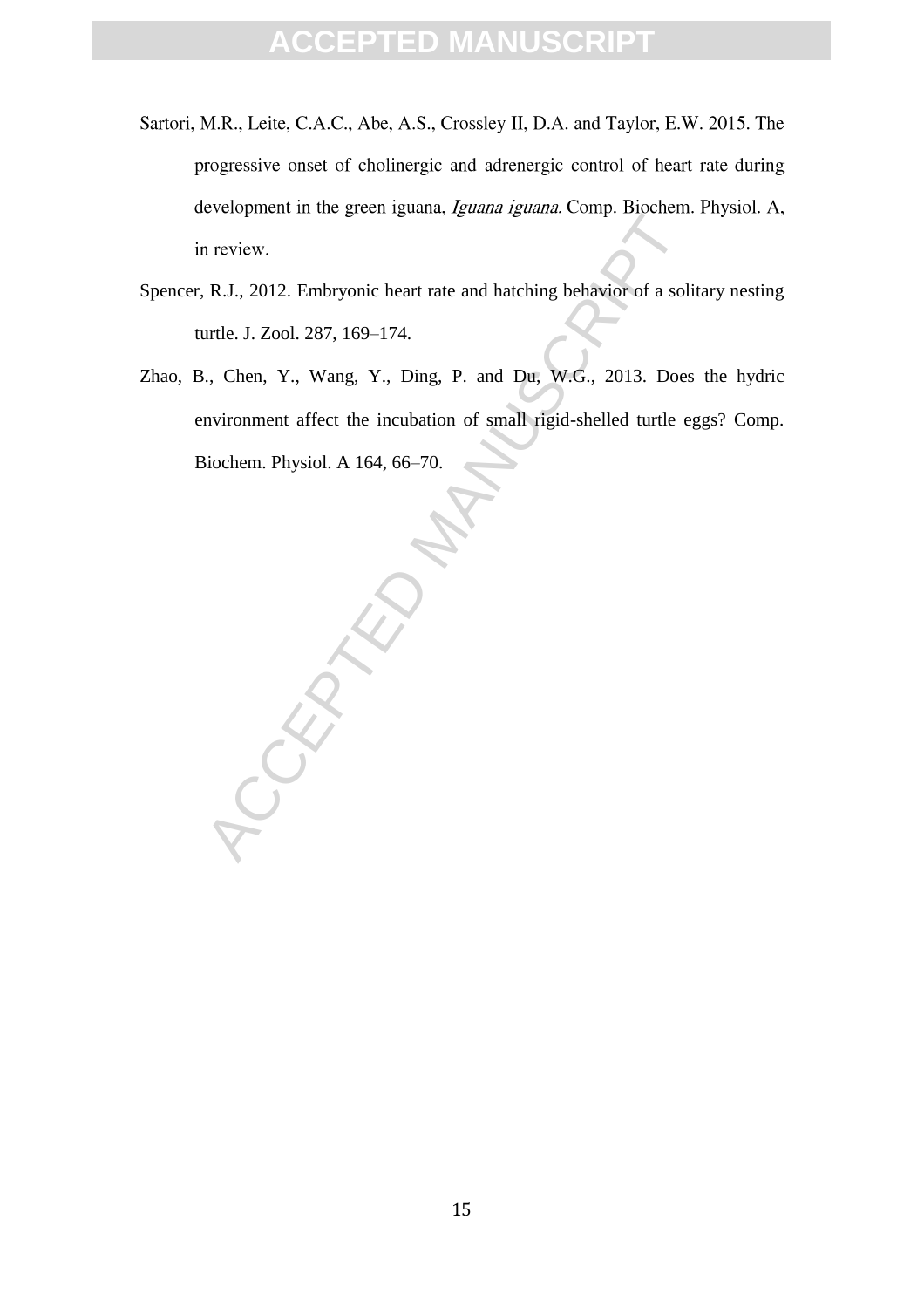Table 1 Measured egg temperature and heart rate  $(f_H)$  profiles for snapping turtle (Tur) and green iguanas (Ig) within each percentage incubation period studied.  $T_{min}$  is the initial egg temperature recorded;  $T_{max}$  is the maximum egg temperature recorded; St is the time to temperature stabilization, initial and final  $f_H$  (I  $f_H$  and F  $f_H$  respectively) are the heart rates recorded at the  $T_{min}$  and  $T_{max}$ , respectively;  $Q_{10}$  is the calculated temperature coefficients; regression equations were provided by linear regression analysis with the respective  $R^2$ . Data presented as mean  $\pm$ SEM. Statistical significance (P<0.001) is represented by lower case letters in turtles and capital letters for iguanas.

| ired egg temperature and neart rate (/H) profiles for snapping turtle (Tur) and green iguanas (Ig) within each percenta                           |                             |                           |                             |             |                                            |                                   |          |                             |                |
|---------------------------------------------------------------------------------------------------------------------------------------------------|-----------------------------|---------------------------|-----------------------------|-------------|--------------------------------------------|-----------------------------------|----------|-----------------------------|----------------|
| l. T <sub>min</sub> is the initial egg temperature recorded; T <sub>max</sub> is the maximum egg temperature recorded; St is the time t           |                             |                           |                             |             |                                            |                                   |          |                             |                |
| nitial and final $f_H$ (I $f_H$ and F $f_H$ respectively) are the heart rates recorded at the $T_{min}$ and $T_{max}$ , respectively; $Q_{10}$ is |                             |                           |                             |             |                                            |                                   |          |                             |                |
| befficients; regression equations were provided by linear regression analysis with the respective $\mathbb{R}^2$ . Data present                   |                             |                           |                             |             |                                            |                                   |          |                             |                |
| cal significance $(P<0.001)$ is represented by lower case letters in turtles and capital letters for iguanas.                                     |                             |                           |                             |             |                                            |                                   |          |                             |                |
|                                                                                                                                                   |                             |                           |                             |             |                                            |                                   |          |                             |                |
| Group                                                                                                                                             | Egg mass<br>(g)             | $T_{min} (^{\circ}C)$     | $T_{max} (^{\circ}C)$       | St<br>(min) | If <sub>H</sub><br>$(beat \cdot min^{-1})$ | $Ff_H$<br>$(beat \cdot min^{-1})$ | $Q_{10}$ | Regression<br>Equation      | $\mathbb{R}^2$ |
| <b>Tur 70</b>                                                                                                                                     | $12.0 \pm 0.8^a$            | $27.6 \pm 0.2^a$          | $34.0 \pm 0.1^a$            | 40/         | $54 \pm 1^a$                               | $96 \pm 3^{\text{a}}$             | 2.4      | $f_{\rm H}$ = 6.4T - 123.7  | 0.82           |
| <b>Tur 90</b>                                                                                                                                     | $12.9 \pm 0.3^a$            | $27.2 \pm 0.4^a$          | $34.0 \pm 0.2$ <sup>a</sup> | 50          | $45 \pm 3^{b}$                             | $85 \pm 1^b$                      | 2.5      | $f_H = 6.5T - 131.3$        | 0.70           |
| Ig $30$                                                                                                                                           | $22.7 \pm 1.8$ <sup>A</sup> | $27.4 \pm 0.4^{\text{A}}$ | $32.0 \pm 0.2^{\rm A}$      | 60          | $70\pm3^{\rm A}$                           | $104 \pm 7^{\rm A}$               | 2.4      | $f_{\rm H}$ = 10.1T - 217.7 | 0.73           |
| Ig $50$                                                                                                                                           | $25.0 \pm 0.9$ <sup>A</sup> | $27.7 \pm 0.3^{\rm A}$    | $31.4 \pm 0.2^{\rm A}$      | 60          | $69{\pm}4^{A}$                             | $104 \pm 3^{A}$                   | 3.0      | $f_H$ = 10.5T - 228.8       | 0.96           |
| Ig 70                                                                                                                                             | $31.6 \pm 1.2^B$            | $28.1 \pm 0.4^{\rm A}$    | $32.0 \pm 0.2^{\text{A}}$   | 70          | $73 \pm 2^{\rm A}$                         | $109 \pm 3^{A}$                   | 2.8      | $f_{\rm H}$ = 8.1T - 155.5  | 0.78           |
| Ig 90                                                                                                                                             | $33.2 \pm 0.9^{\rm B}$      | $28.2 \pm 0.7^{\rm A}$    | $31.9 \pm 0.2^{\rm A}$      | 60          | $79 \pm 2^{A}$                             | $107 \pm 4^{\rm A}$               | 2.3      | $f_{\rm H}$ = 5.1T - 60.3   | 0.42           |
| Ig100                                                                                                                                             | $33.8 \pm 0.1^{\rm B}$      | $29.3 \pm 0.2^{\rm A}$    | $32.2 \pm 0.2^{\rm A}$      | 80          | $72\pm4^{\rm A}$                           | $100 \pm 3^{A}$                   | 3.1      | $f_H = 8.5T - 174.4$        | 0.77           |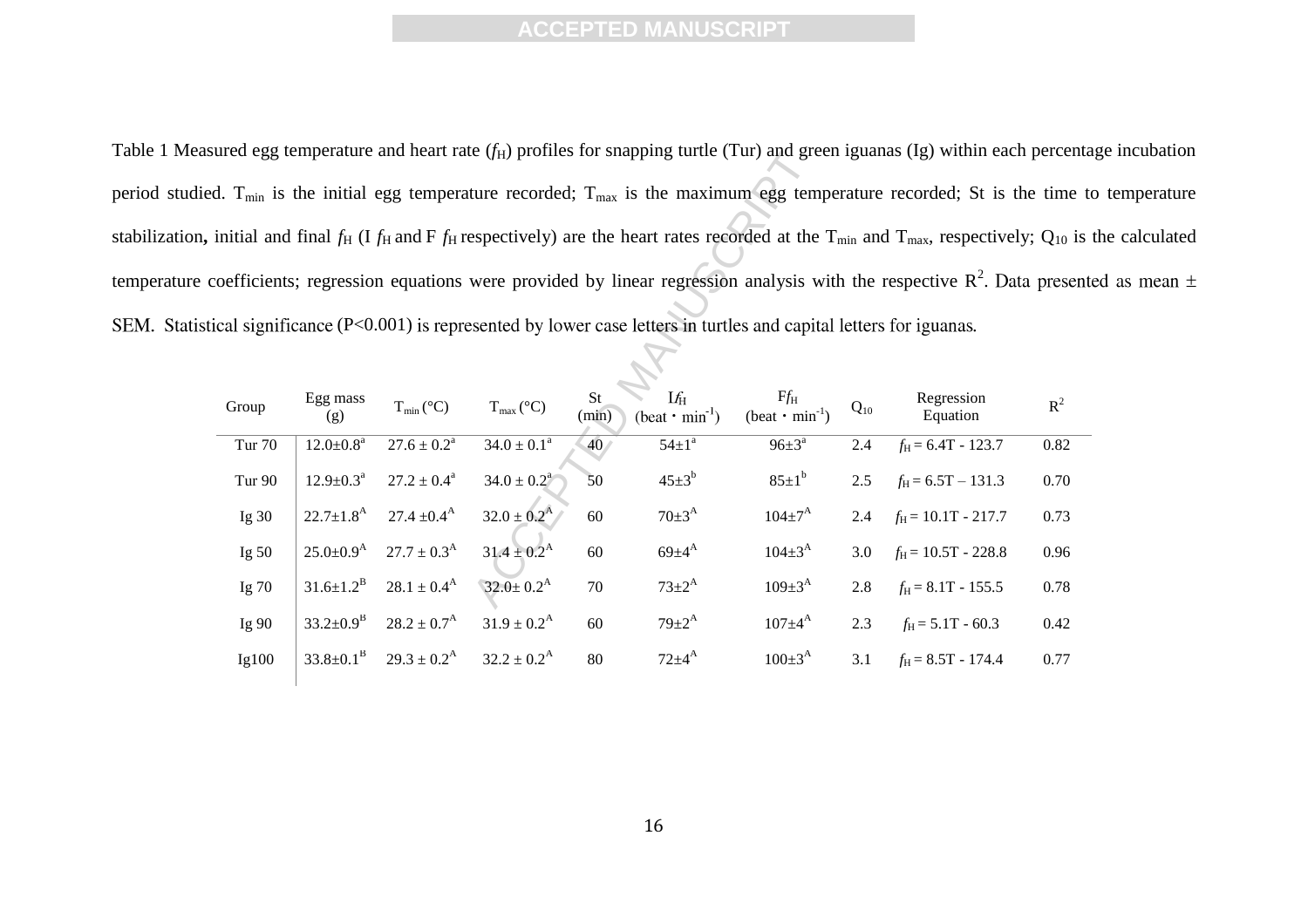### **Figure captions**

closed circle) and 90% (open circle) of incubation and B) green<br>d at 30% (closed square), 50% (open square), 70% (closed circle]<br>md 100% (closed diamond) of incubation. The dashed line repr<br>temperature measured in all per **Figure 1** Profile of temperature change over time for A) snapping turtle egg measured at 70% (closed circle) and 90% (open circle) of incubation and B) green iguana eggs measured at 30% (closed square), 50% (open square), 70% (closed circle) 90% (open circle) and 100% (closed diamond) of incubation. The dashed line represents mean chamber temperature measured in all periods of incubation. Time zero represents the point of the first reliable measurement of heart rate. Snapping turtle egg temperature changed significantly until 40 min at 70% incubation (indicated by a single asterisk) and until 50 min at 90% (indicated by a double asterisk). Egg temperature from green iguanas changed significantly until 60 minutes (indicated by a single asterisk) at 30%, 50% and 90% of incubation. At 70% the temperature changed significantly until 70 minutes (indicated by a double asterisk) and at 100% until 80 minutes (indicated by a triple asterisk). Data are presented as mean  $\pm$  SEM.

**Figure 2** Pooled heart rate  $(f<sub>H</sub>)$  responses for all embyros to increasing egg temperature (Temp) for A) snapping turtle eggs measured at 70% (closed circle) and 90% (open circle) of incubation and B) green iguana eggs measured at 30% (closed square), 50% (open square), 70% (closed circle) 90% (open circle) and 100% (closed diamond) of incubation. Data points represent  $f<sub>H</sub>$  for all animals included in the regression for each age group. Linear regression lines for the 70% (dashed line) and the 90% (solid line) are presented for the turtles only. For clarity purposes statistical analysis results are presented in Table I.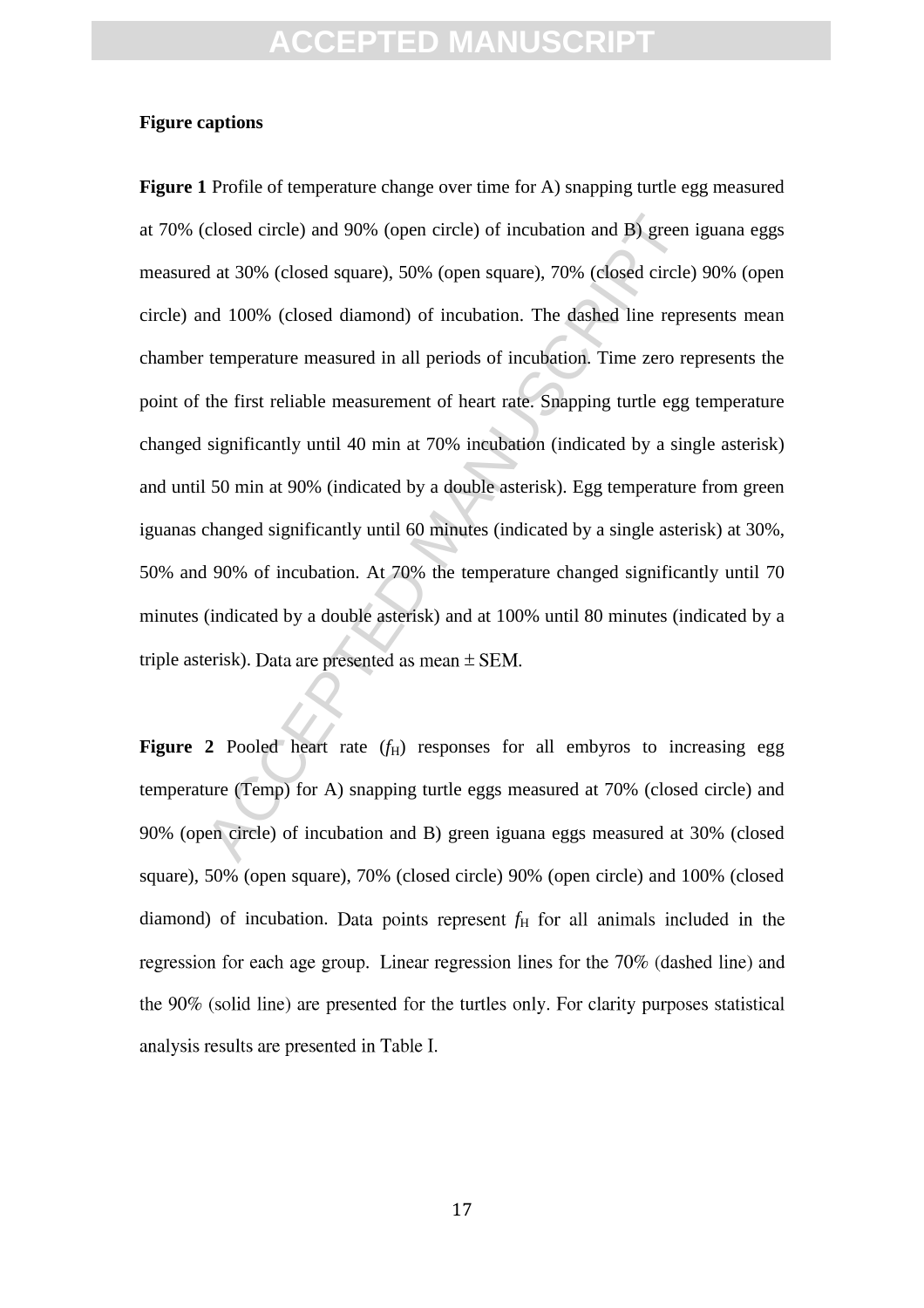